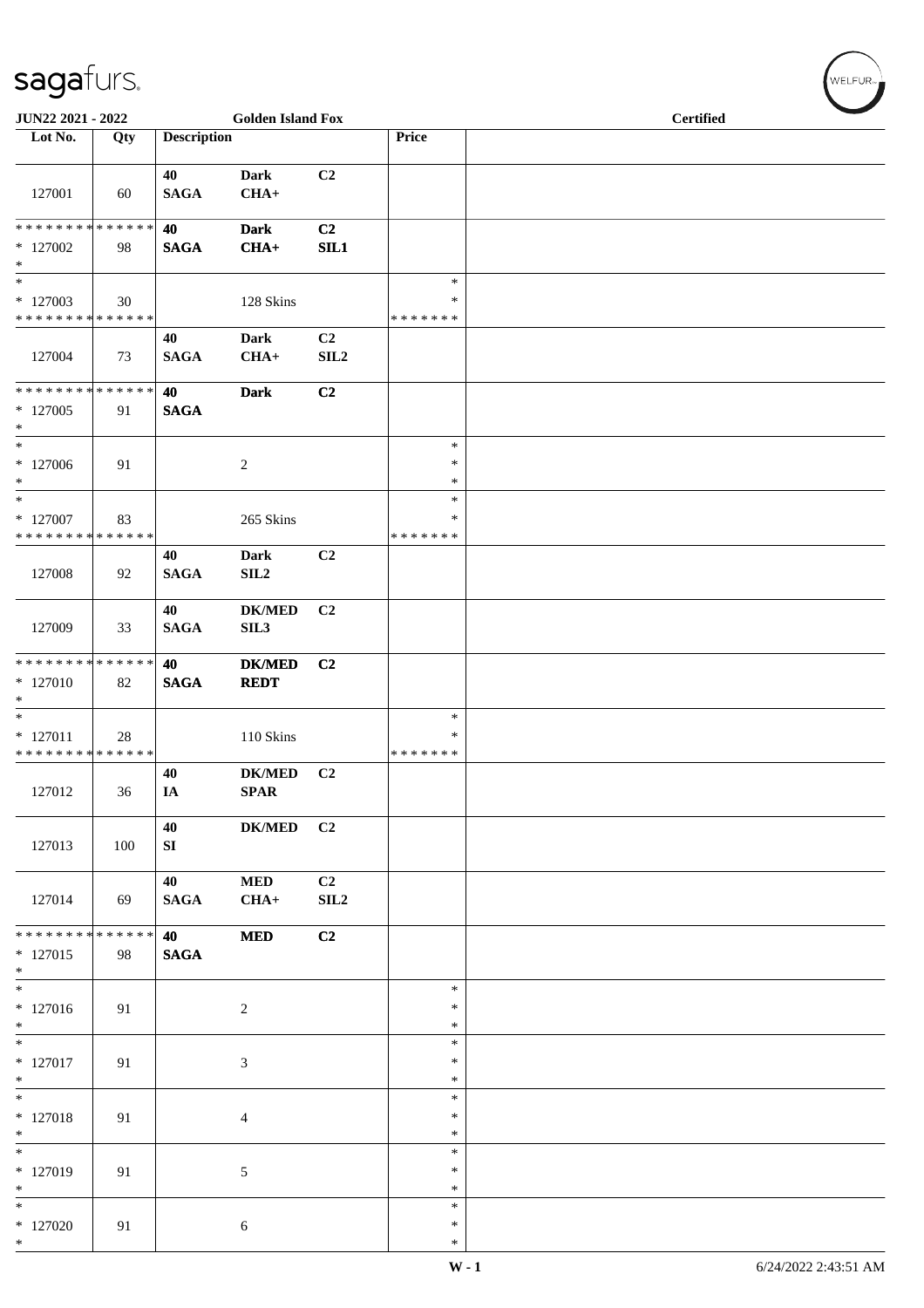| JUN22 2021 - 2022                                                        |     |                    | <b>Golden Island Fox</b> |            |                                   | <b>Certified</b> |
|--------------------------------------------------------------------------|-----|--------------------|--------------------------|------------|-----------------------------------|------------------|
| Lot No.                                                                  | Qty | <b>Description</b> |                          |            | Price                             |                  |
| $*$<br>$*127021$<br>$\ast$                                               | 91  | 40<br><b>SAGA</b>  | <b>MED</b>               | C2         | $\ast$<br>$\ast$<br>$\ast$        |                  |
| $\overline{\ast}$<br>$*127022$<br>$\ast$<br>$\overline{\phantom{0}}$     | 91  |                    | $\,8\,$                  |            | $\ast$<br>$\ast$<br>$\ast$        |                  |
| $*127023$<br>* * * * * * * * * * * * * * *                               | 52  |                    | 787 Skins                |            | $\ast$<br>$\ast$<br>* * * * * * * |                  |
| ******** <mark>******</mark><br>$*127024$<br>$*$                         | 91  | 40<br><b>SAGA</b>  | <b>PALE</b><br>$CHA+$    | C2         |                                   |                  |
| $_{\ast}^{-}$<br>$*127025$<br>* * * * * * * * * * * * * * *              | 26  |                    | 117 Skins                |            | $\ast$<br>$\ast$<br>* * * * * * * |                  |
| **************<br>$*127026$<br>$\ast$                                    | 98  | 40<br><b>SAGA</b>  | <b>PALE</b><br>$CHA+$    | C2<br>SIL1 |                                   |                  |
| $\overline{\phantom{a}^*}$<br>$*127027$<br>$\ast$                        | 91  |                    | $\overline{2}$           |            | $\ast$<br>$\ast$<br>$\ast$        |                  |
| $\overline{\phantom{1}}$<br>* 127028<br>* * * * * * * * * * * * * *      | 31  |                    | 220 Skins                |            | $\ast$<br>∗<br>* * * * * * *      |                  |
| 127029                                                                   | 55  | 40<br><b>SAGA</b>  | <b>PALE</b><br>$CHA+$    | C2<br>SLL2 |                                   |                  |
| 127030                                                                   | 76  | 40<br><b>SAGA</b>  | <b>PALE</b>              | C2         |                                   |                  |
| ******** <mark>******</mark><br>$*127031$<br>$\ast$<br>$\overline{\ast}$ | 98  | 40<br><b>SAGA</b>  | <b>PALE</b><br>SL1       | C2         |                                   |                  |
| $*127032$<br>$\ast$                                                      | 91  |                    | $\overline{2}$           |            | $\ast$<br>$\ast$<br>$\ast$        |                  |
| $\ast$<br>* 127033<br>$*$                                                | 91  |                    | 3                        |            | $\ast$<br>∗<br>$\ast$             |                  |
| $\ast$<br>$*127034$<br>$\ast$                                            | 91  |                    | $\overline{4}$           |            | $\ast$<br>$\ast$<br>$\ast$        |                  |
| $\ast$<br>$*127035$<br>$*$                                               | 91  |                    | $\mathfrak{S}$           |            | $\ast$<br>$\ast$<br>$\ast$        |                  |
| $\overline{\phantom{1}}$<br>$*127036$<br>$*$                             | 91  |                    | $\sqrt{6}$               |            | $\ast$<br>$\ast$<br>$\ast$        |                  |
| $\ast$<br>* 127037<br>$\ast$                                             | 91  |                    | $7\phantom{.0}$          |            | ∗<br>$\ast$<br>$\ast$             |                  |
| $\ast$<br>* 127038<br>* * * * * * * * * * * * * *                        | 55  |                    | 699 Skins                |            | $\ast$<br>∗<br>* * * * * * *      |                  |
| * * * * * * * * * * * * * *<br>$*127039$<br>$*$                          | 98  | 40<br><b>SAGA</b>  | <b>PALE</b><br>SL2       | C2         |                                   |                  |
| $\ast$<br>$*127040$<br>* * * * * * * * * * * * * *                       | 34  |                    | 132 Skins                |            | $\ast$<br>∗<br>* * * * * * *      |                  |

 $\left(\begin{smallmatrix} \mathsf{WELFUR}_{\mathbb{W}} \end{smallmatrix}\right)$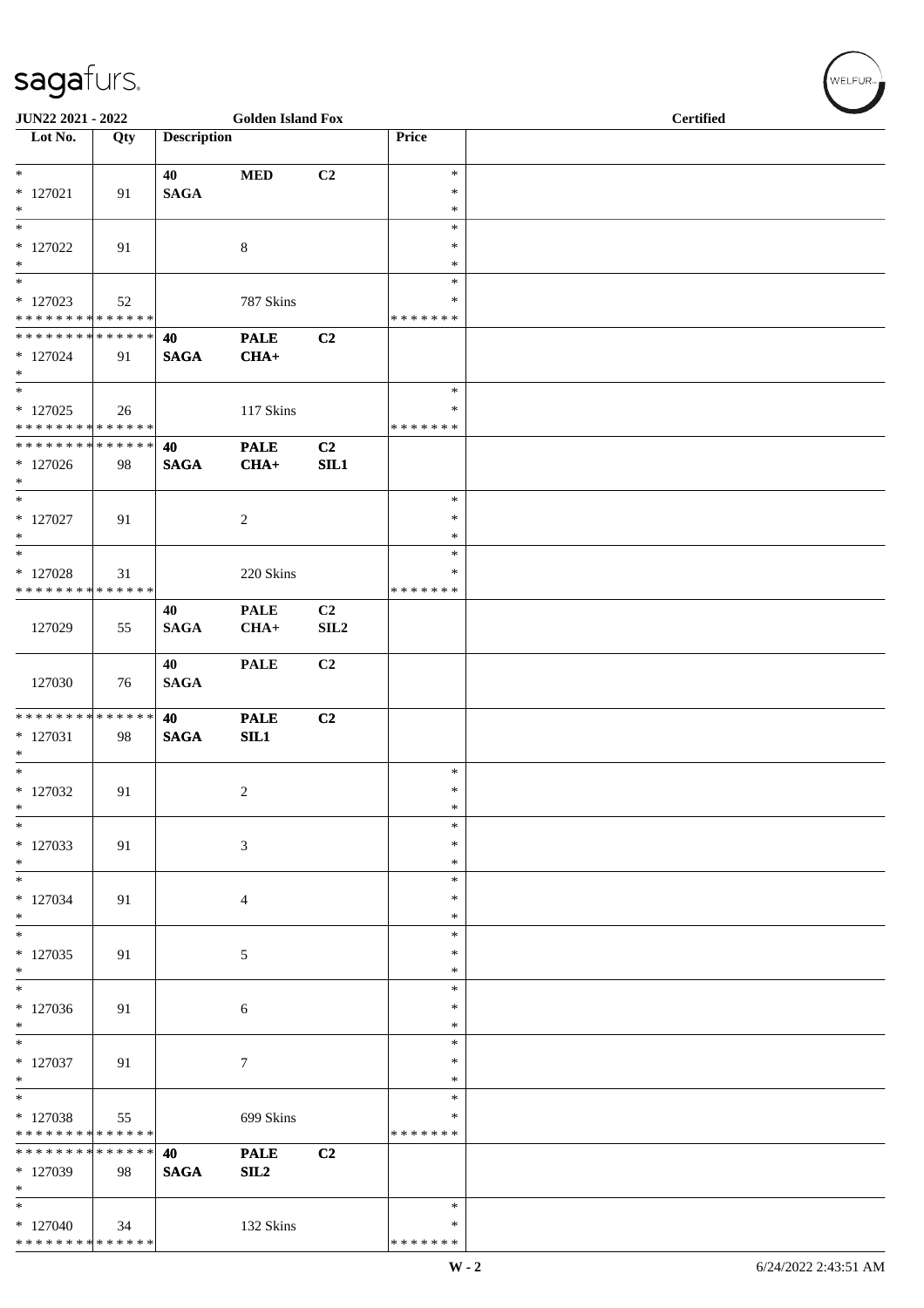| JUN22 2021 - 2022                                                    |     |                    | <b>Golden Island Fox</b>      |                        |                                   | <b>Certified</b> |  |  |  |
|----------------------------------------------------------------------|-----|--------------------|-------------------------------|------------------------|-----------------------------------|------------------|--|--|--|
| Lot No.                                                              | Qty | <b>Description</b> |                               |                        | Price                             |                  |  |  |  |
| 127041                                                               | 64  | 40<br><b>SROY</b>  | PAL/XP                        | C2                     |                                   |                  |  |  |  |
| 127042                                                               | 72  | 40<br><b>SROY</b>  | PAL/XP<br>SL1                 | C2                     |                                   |                  |  |  |  |
| 127043                                                               | 62  | 40<br><b>SAGA</b>  | <b>PAL/XP</b><br>$CHA+$       | C2<br>SIL <sub>2</sub> |                                   |                  |  |  |  |
| * * * * * * * * * * * * * *<br>$*127044$<br>$*$                      | 91  | 40<br><b>SAGA</b>  | PAL/XP<br><b>REDT</b>         | C2                     |                                   |                  |  |  |  |
| $\overline{\phantom{a}^*}$<br>$* 127045$<br>$*$                      | 84  |                    | 2                             |                        | $\ast$<br>$\ast$<br>$\ast$        |                  |  |  |  |
| $*$<br>$*127046$<br>* * * * * * * * * * * * * * *                    | 51  |                    | 226 Skins                     |                        | $\ast$<br>*<br>* * * * * * *      |                  |  |  |  |
| * * * * * * * * * * * * * * *<br>$*127047$<br>$*$                    | 105 | 40<br>SI           | PAL/XP                        | C <sub>2</sub>         |                                   |                  |  |  |  |
| $\overline{\phantom{0}}$<br>$*127048$<br>* * * * * * * * * * * * * * | 28  |                    | 133 Skins                     |                        | $\ast$<br>*<br>* * * * * * *      |                  |  |  |  |
| * * * * * * * * * * * * * * *<br>* 127049<br>$*$                     | 103 | 40<br>SI           | PAL/XP<br>SL1                 | C2                     |                                   |                  |  |  |  |
| $*$<br>$*127050$<br>* * * * * * * * * * * * * *                      | 22  |                    | 125 Skins                     |                        | $\ast$<br>$\ast$<br>* * * * * * * |                  |  |  |  |
| 127051                                                               | 97  | 40<br><b>SAGA</b>  | $\mathbf{XP}$<br>$CHA+$       | C2                     |                                   |                  |  |  |  |
| * * * * * * * * * * * * * * *<br>$*127052$<br>$\ast$                 | 98  | 40<br><b>SAGA</b>  | $\mathbf{X}\mathbf{P}$        | C2                     |                                   |                  |  |  |  |
| $\ast$<br>* 127053<br>* * * * * * * * * * * * * *                    | 64  |                    | 162 Skins                     |                        | $\ast$<br>$\ast$<br>* * * * * * * |                  |  |  |  |
| * * * * * * * * * * * * * * *<br>* 127054<br>$*$                     | 98  | 40<br><b>SAGA</b>  | $\mathbf{X}\mathbf{P}$<br>SL1 | C2                     |                                   |                  |  |  |  |
| $*$<br>* 127055<br>* * * * * * * * * * * * * *                       | 77  |                    | 175 Skins                     |                        | $\ast$<br>*<br>* * * * * * *      |                  |  |  |  |
| 127056                                                               | 64  | 40<br><b>SAGA</b>  | $\mathbf{XP}$<br>SL2          | C2                     |                                   |                  |  |  |  |
| 127057                                                               | 53  | 40<br><b>SAGA</b>  | 2XP<br>SIL1                   | C2                     |                                   |                  |  |  |  |
| 127058                                                               | 106 | 30<br><b>SAGA</b>  | Dark<br>$CHA+$                | C2                     |                                   |                  |  |  |  |
| * * * * * * * * * * * * * *<br>* 127059<br>$\ast$                    | 105 | 30<br><b>SAGA</b>  | <b>Dark</b><br>$CHA+$         | C <sub>2</sub><br>SIL1 |                                   |                  |  |  |  |
| $\overline{\phantom{0}}$<br>$*127060$<br>* * * * * * * * * * * * * * | 35  |                    | 140 Skins                     |                        | $\ast$<br>*<br>* * * * * * *      |                  |  |  |  |

 $(\sqrt{\text{WELFUR}_{\text{max}}})$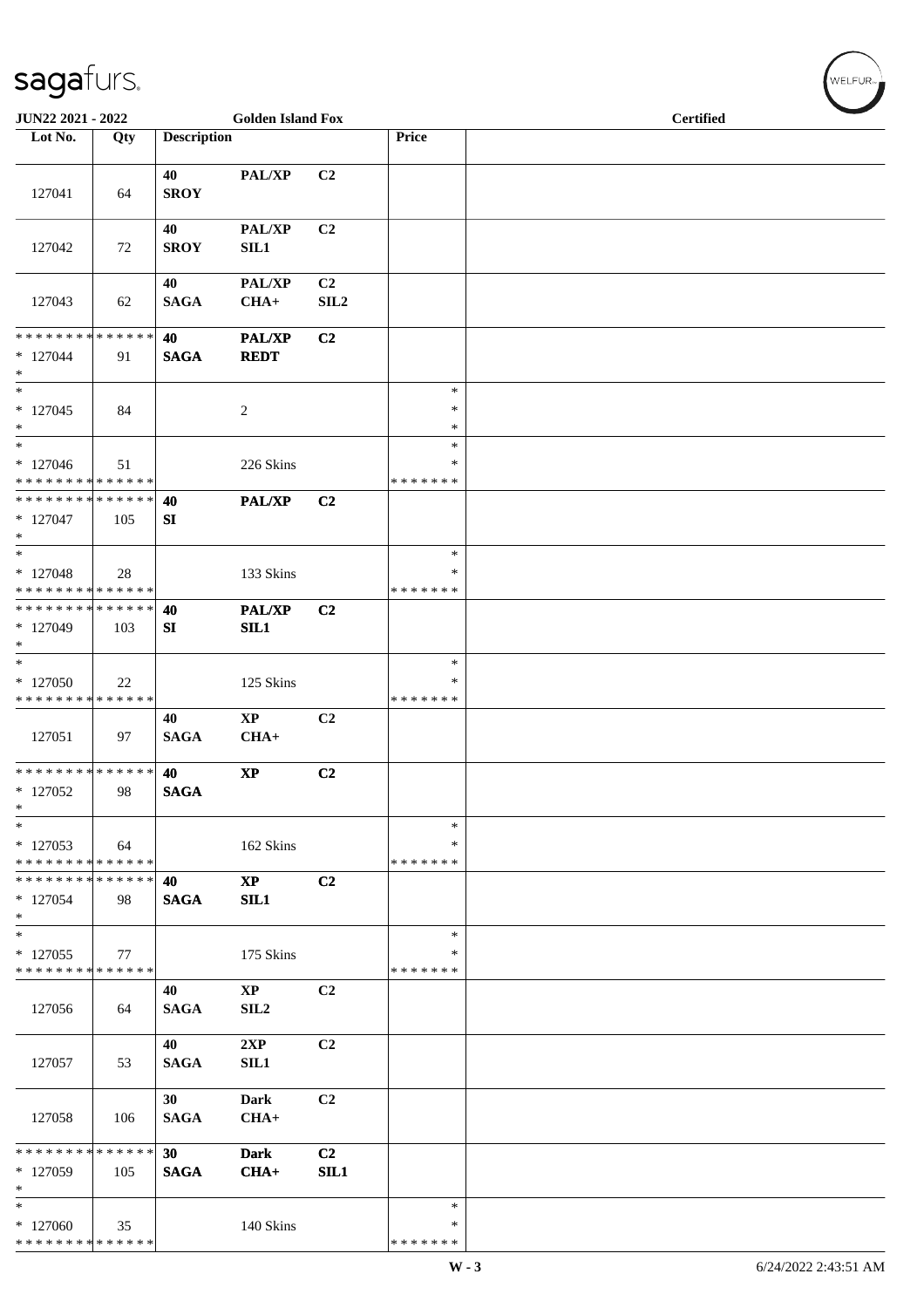| JUN22 2021 - 2022                                       |     |                       | <b>Golden Island Fox</b>     |                                    |                                   | <b>Certified</b> |
|---------------------------------------------------------|-----|-----------------------|------------------------------|------------------------------------|-----------------------------------|------------------|
| Lot No.                                                 | Qty | <b>Description</b>    |                              |                                    | Price                             |                  |
| 127061                                                  | 100 | 30<br><b>SAGA</b>     | <b>Dark</b><br>$CHA+$        | C <sub>2</sub><br>SIL <sub>2</sub> |                                   |                  |
| 127062                                                  | 92  | 30<br><b>SAGA</b>     | <b>Dark</b>                  | C2                                 |                                   |                  |
| * * * * * * * * * * * * * *<br>$*127063$<br>$*$         | 98  | 30<br><b>SAGA</b>     | <b>Dark</b><br>SL1           | C2                                 |                                   |                  |
| $\ast$<br>$*127064$<br>$*$                              | 98  |                       | $\overline{c}$               |                                    | $\ast$<br>$\ast$<br>$\ast$        |                  |
| $*$<br>$*127065$<br>$\ast$                              | 98  |                       | 3                            |                                    | $\ast$<br>$\ast$<br>$\ast$        |                  |
| $\overline{\phantom{0}}$<br>$*127066$<br>$*$            | 98  |                       | 4                            |                                    | $\ast$<br>∗<br>$\ast$             |                  |
| $*$<br>$*127067$<br>$\ast$                              | 98  |                       | 5                            |                                    | $\ast$<br>$\ast$<br>$\ast$        |                  |
| $*$<br>$* 127068$<br>$\ast$                             | 98  |                       | 6                            |                                    | $\ast$<br>$\ast$<br>$\ast$        |                  |
| * 127069<br>$*$                                         | 98  |                       | 7                            |                                    | $\ast$<br>∗<br>$\ast$             |                  |
| $\ast$<br>$*127070$<br>* * * * * * * * * * * * * *      | 69  |                       | 755 Skins                    |                                    | $\ast$<br>∗<br>* * * * * * *      |                  |
| * * * * * * * * * * * * * * *<br>* 127071<br>$*$<br>$*$ | 105 | 30<br>$\mathbf{SAGA}$ | <b>Dark</b><br>SL2           | C2                                 |                                   |                  |
| * 127072<br>* * * * * * * * * * * * * * *               | 25  |                       | 130 Skins                    |                                    | $\ast$<br>$\ast$<br>* * * * * * * |                  |
| 127073                                                  | 58  | 30<br><b>SROY</b>     | <b>DK/MED</b><br>SL1         | C <sub>2</sub>                     |                                   |                  |
| 127074                                                  | 61  | 30<br><b>SAGA</b>     | <b>DK/MED</b><br>SIL3        | C <sub>2</sub>                     |                                   |                  |
| 127075                                                  | 105 | 30<br><b>SAGA</b>     | <b>DK/MED</b><br><b>REDT</b> | C <sub>2</sub>                     |                                   |                  |
| 127076                                                  | 47  | 30<br>IA              | <b>DK/MED</b><br><b>SPAR</b> | C <sub>2</sub>                     |                                   |                  |
| * * * * * * * * * * * * * * *<br>$*$ 127077<br>$*$      | 112 | 30<br>SI              | <b>DK/MED</b>                | C <sub>2</sub>                     |                                   |                  |
| * 127078<br>* * * * * * * * * * * * * *                 | 23  |                       | 135 Skins                    |                                    | $\ast$<br>∗<br>* * * * * * *      |                  |
| 127079                                                  | 108 | 30<br>SI              | <b>DK/MED</b><br>SIL1        | C <sub>2</sub>                     |                                   |                  |
| * * * * * * * * * * * * * * *<br>* 127080<br>$*$        | 105 | 30<br><b>SAGA</b>     | <b>MED</b><br>$CHA+$         | C2                                 |                                   |                  |

 $(w$ ELFUR<sub><sup>n</sub></sub></sub></sup>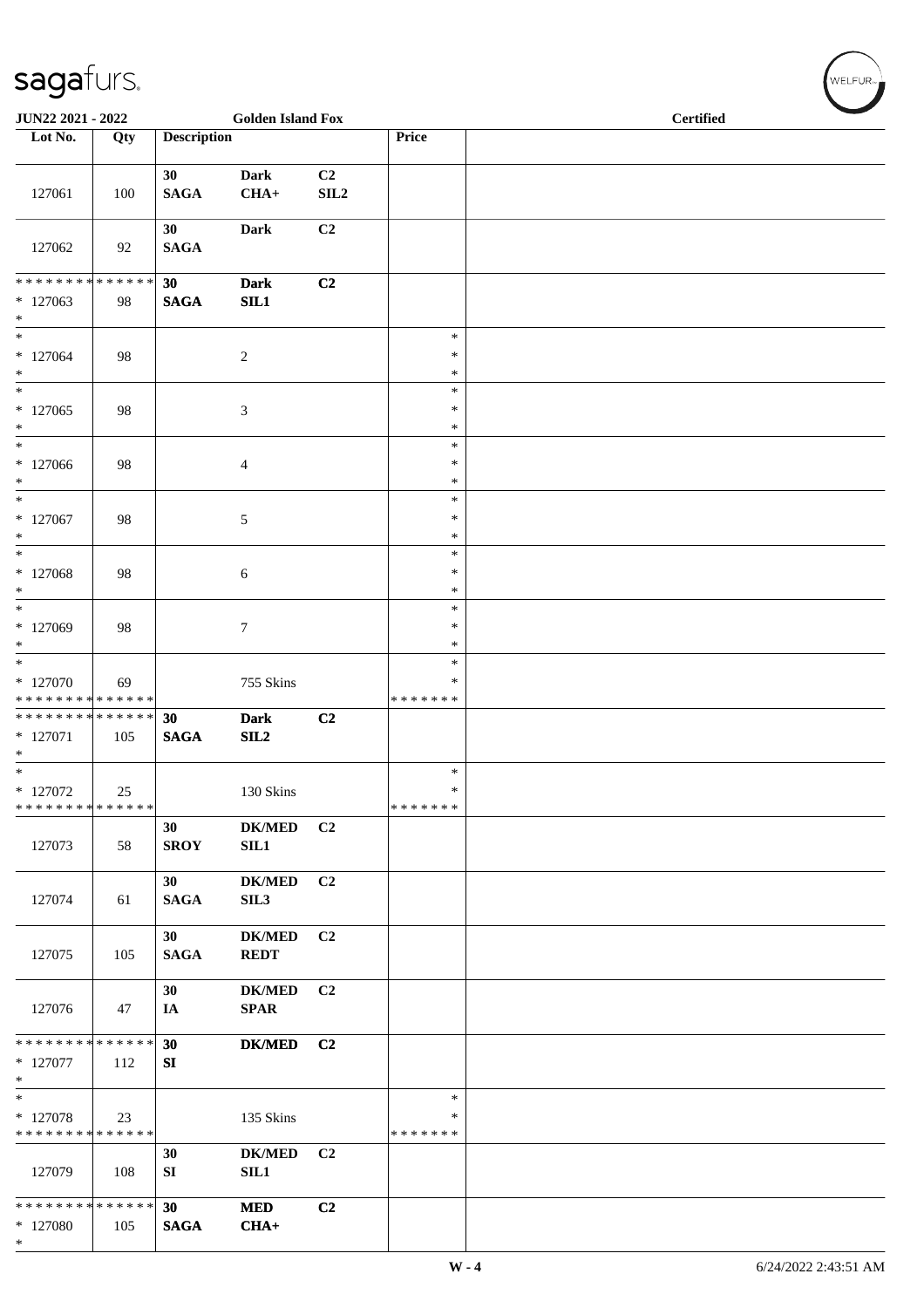| <b>JUN22 2021 - 2022</b>                                                           |     |                    | <b>Golden Island Fox</b> |                        |                                   | <b>Certified</b> |  |  |  |  |
|------------------------------------------------------------------------------------|-----|--------------------|--------------------------|------------------------|-----------------------------------|------------------|--|--|--|--|
| Lot No.                                                                            | Qty | <b>Description</b> |                          |                        | Price                             |                  |  |  |  |  |
| $*$<br>* 127081<br>$*$                                                             | 98  | 30<br><b>SAGA</b>  | <b>MED</b><br>$CHA+$     | C2                     | $\ast$<br>$\ast$<br>$\ast$        |                  |  |  |  |  |
| $_{*}$<br>$*127082$<br>* * * * * * * * * * * * * * *                               | 62  |                    | 265 Skins                |                        | $\ast$<br>$\ast$<br>*******       |                  |  |  |  |  |
| 127083                                                                             | 98  | 30<br><b>SAGA</b>  | <b>MED</b><br>$CHA+$     | C2<br>SL1              |                                   |                  |  |  |  |  |
| 127084                                                                             | 41  | 30<br><b>SAGA</b>  | <b>MED</b><br>$CHA+$     | C <sub>2</sub><br>SLL2 |                                   |                  |  |  |  |  |
| * * * * * * * * <mark>* * * * * * *</mark><br>$*127085$<br>$*$                     | 105 | 30<br><b>SAGA</b>  | <b>MED</b>               | C2                     |                                   |                  |  |  |  |  |
| $\overline{\phantom{0}}$<br>* 127086<br>* * * * * * * * <mark>* * * * * * *</mark> | 98  |                    | 203 Skins                |                        | $\ast$<br>*<br>* * * * * * *      |                  |  |  |  |  |
| * * * * * * * * <mark>* * * * * * *</mark><br>* 127087<br>$*$                      | 105 | 30<br><b>SAGA</b>  | <b>MED</b><br>SIL1       | C2                     |                                   |                  |  |  |  |  |
| $\overline{\ }$<br>* 127088<br>$*$                                                 | 98  |                    | $\overline{2}$           |                        | $\ast$<br>$\ast$<br>$\ast$        |                  |  |  |  |  |
| $\ast$<br>* 127089<br>$*$                                                          | 98  |                    | $\mathfrak{Z}$           |                        | $\ast$<br>$\ast$<br>$\ast$        |                  |  |  |  |  |
| $\ast$<br>* 127090<br>$*$                                                          | 98  |                    | $\overline{4}$           |                        | $\ast$<br>$\ast$<br>$\ast$        |                  |  |  |  |  |
| $*$<br>* 127091<br>$*$                                                             | 98  |                    | 5                        |                        | $\ast$<br>$\ast$<br>$\ast$        |                  |  |  |  |  |
| * 127092<br>$\ast$                                                                 | 98  |                    | 6                        |                        | $\ast$<br>$\ast$<br>$\ast$        |                  |  |  |  |  |
| $*$<br>* 127093<br>$*$                                                             | 98  |                    | $\overline{7}$           |                        | $\ast$<br>$\ast$<br>$\ast$        |                  |  |  |  |  |
| $\ast$<br>* 127094<br>$\ast$                                                       | 98  |                    | $\,8\,$                  |                        | $\ast$<br>$\ast$<br>$\ast$        |                  |  |  |  |  |
| $*$<br>$*127095$<br>$*$                                                            | 98  |                    | 9                        |                        | $\ast$<br>$\ast$<br>$\ast$        |                  |  |  |  |  |
| $*$<br>* 127096<br>* * * * * * * * * * * * * *                                     | 28  |                    | 917 Skins                |                        | $\ast$<br>$\ast$<br>* * * * * * * |                  |  |  |  |  |
| * * * * * * * * * * * * * * <mark>*</mark><br>* 127097<br>$\ast$                   | 105 | 30<br><b>SAGA</b>  | <b>MED</b><br>SL2        | C <sub>2</sub>         |                                   |                  |  |  |  |  |
| $*$<br>* 127098<br>* * * * * * * * * * * * * *                                     | 69  |                    | 174 Skins                |                        | $\ast$<br>∗<br>* * * * * * *      |                  |  |  |  |  |
| * * * * * * * * * * * * * *<br>* 127099<br>$*$                                     | 98  | 30<br><b>SAGA</b>  | <b>PALE</b><br>$CHA+$    | C2<br>SIL1             |                                   |                  |  |  |  |  |
| $*$<br>* 127100<br>$*$                                                             | 98  |                    | 2                        |                        | $\ast$<br>$\ast$<br>$\ast$        |                  |  |  |  |  |

 $(\mathsf{WELFUR}_{\approx})$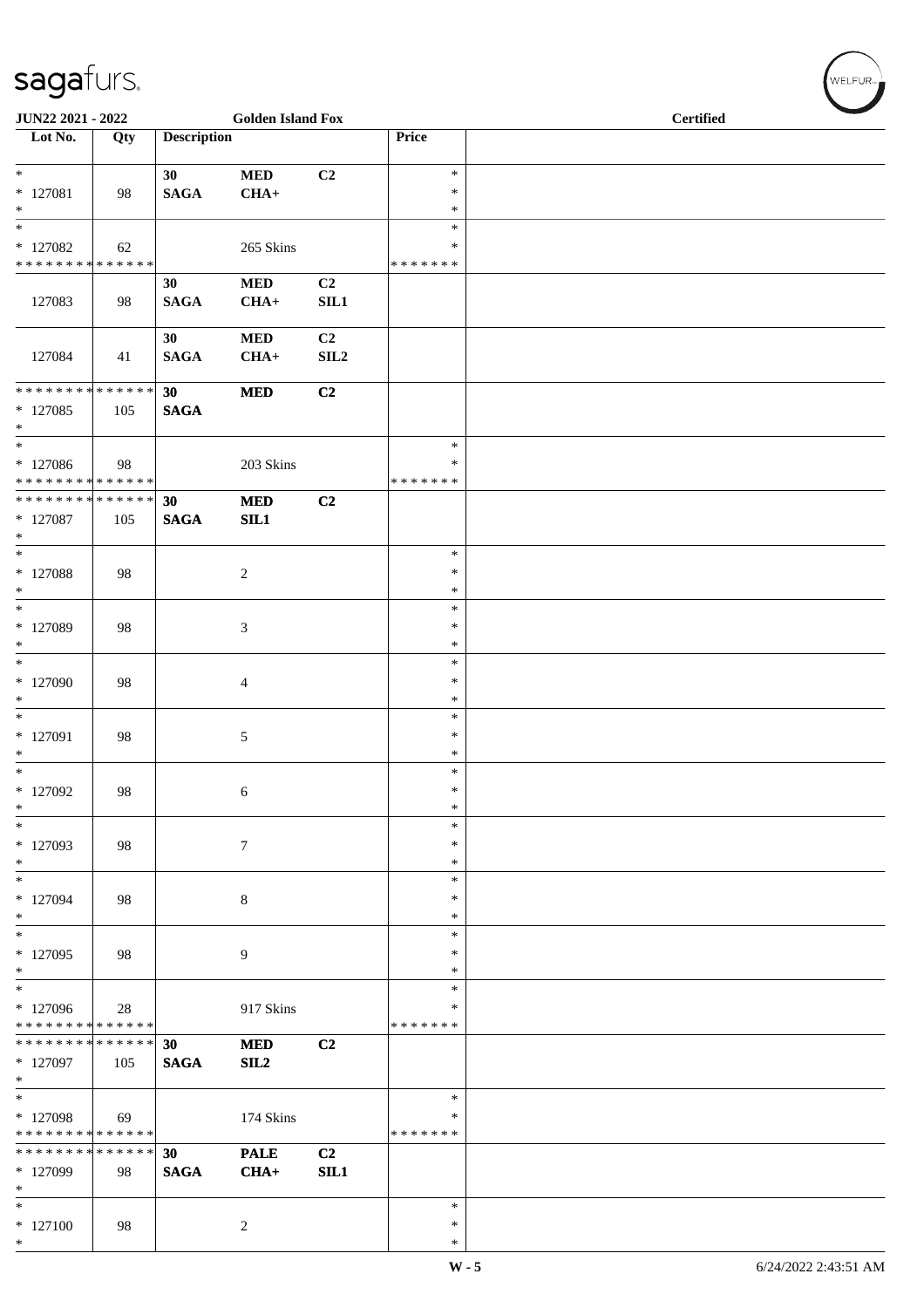| JUN22 2021 - 2022                                            |     |                    | <b>Golden Island Fox</b> |                |                    | <b>Certified</b> |  |  |  |
|--------------------------------------------------------------|-----|--------------------|--------------------------|----------------|--------------------|------------------|--|--|--|
| Lot No.                                                      | Qty | <b>Description</b> |                          |                | Price              |                  |  |  |  |
| $\ast$                                                       |     | 30 <sup>°</sup>    | <b>PALE</b>              | C <sub>2</sub> | $\ast$             |                  |  |  |  |
| $* 127101$                                                   | 98  | <b>SAGA</b>        | $CHA+$                   | SIL1           | $\ast$             |                  |  |  |  |
| $\ast$<br>$\overline{\ast}$                                  |     |                    |                          |                | *<br>$\ast$        |                  |  |  |  |
| $* 127102$                                                   | 43  |                    | 337 Skins                |                | *                  |                  |  |  |  |
| * * * * * * * * * * * * * * *                                |     |                    |                          |                | * * * * * * *      |                  |  |  |  |
| ******** <mark>******</mark><br>$*127103$                    | 105 | 30<br><b>SAGA</b>  | <b>PALE</b><br>$CHA+$    | C2<br>SL2      |                    |                  |  |  |  |
| $\ast$                                                       |     |                    |                          |                |                    |                  |  |  |  |
| $\ast$                                                       |     |                    |                          |                | $\ast$<br>$\ast$   |                  |  |  |  |
| $* 127104$<br>$\ast$                                         | 84  |                    | $\overline{c}$           |                | *                  |                  |  |  |  |
| $\ast$                                                       |     |                    |                          |                | $\ast$             |                  |  |  |  |
| $* 127105$<br>* * * * * * * * * * * * * *                    | 28  |                    | 217 Skins                |                | *<br>* * * * * * * |                  |  |  |  |
| **************                                               |     | 30                 | <b>PALE</b>              | C2             |                    |                  |  |  |  |
| $*127106$<br>$\ast$                                          | 105 | <b>SAGA</b>        |                          |                |                    |                  |  |  |  |
| $\ast$                                                       |     |                    |                          |                | $\ast$             |                  |  |  |  |
| $* 127107$                                                   | 98  |                    | $\overline{c}$           |                | $\ast$             |                  |  |  |  |
| $\ast$<br>$\ast$                                             |     |                    |                          |                | $\ast$<br>$\ast$   |                  |  |  |  |
| $* 127108$                                                   | 98  |                    | 3                        |                | $\ast$             |                  |  |  |  |
| $\ast$<br>$\ast$                                             |     |                    |                          |                | $\ast$<br>$\ast$   |                  |  |  |  |
| $* 127109$                                                   | 55  |                    | 356 Skins                |                | ∗                  |                  |  |  |  |
| ******** <mark>******</mark>                                 |     |                    |                          |                | * * * * * * *      |                  |  |  |  |
| **************<br>$* 127110$                                 | 98  | 30<br><b>SAGA</b>  | <b>PALE</b><br>SL1       | C2             |                    |                  |  |  |  |
| $*$                                                          |     |                    |                          |                |                    |                  |  |  |  |
| $*$                                                          |     |                    |                          |                | ∗<br>*             |                  |  |  |  |
| $* 127111$<br>******** <mark>******</mark>                   | 98  |                    | 196 Skins                |                | * * * * * * *      |                  |  |  |  |
| ******** <mark>******</mark>                                 |     | 30                 | <b>PALE</b>              | C <sub>2</sub> |                    |                  |  |  |  |
| $* 127112$<br>$\ast$                                         | 105 | <b>SAGA</b>        | SL2                      |                |                    |                  |  |  |  |
| $\ast$                                                       |     |                    |                          |                | $\ast$             |                  |  |  |  |
| $* 127113$                                                   | 44  |                    | 149 Skins                |                | ∗<br>* * * * * * * |                  |  |  |  |
| * * * * * * * * * * * * * *<br>* * * * * * * * * * * * * * * |     | 30                 | <b>PAL/XP</b>            | C <sub>2</sub> |                    |                  |  |  |  |
| $* 127114$                                                   | 98  | <b>SROY</b>        | $CHA+$                   | SIL1           |                    |                  |  |  |  |
| $\ast$<br>$\ast$                                             |     |                    |                          |                | $\ast$             |                  |  |  |  |
| $* 127115$                                                   | 39  |                    | 137 Skins                |                | ∗                  |                  |  |  |  |
| * * * * * * * * * * * * * *                                  |     |                    |                          |                | * * * * * * *      |                  |  |  |  |
| 127116                                                       | 75  | 30<br><b>SROY</b>  | PAL/XP<br>SIL1           | C <sub>2</sub> |                    |                  |  |  |  |
|                                                              |     |                    |                          |                |                    |                  |  |  |  |
| * * * * * * * * * * * * * *<br>$* 127117$                    | 91  | 30<br><b>SAGA</b>  | <b>PAL/XP</b><br>SL2     | C <sub>2</sub> |                    |                  |  |  |  |
| $\ast$                                                       |     |                    |                          |                |                    |                  |  |  |  |
| $\ast$                                                       |     |                    |                          |                | $\ast$<br>∗        |                  |  |  |  |
| $* 127118$<br>* * * * * * * * * * * * * *                    | 24  |                    | 115 Skins                |                | * * * * * * *      |                  |  |  |  |
| * * * * * * * * * * * * * *                                  |     | 30                 | <b>PAL/XP</b>            | C <sub>2</sub> |                    |                  |  |  |  |
| $* 127119$<br>$\ast$                                         | 105 | <b>SAGA</b>        | <b>REDT</b>              |                |                    |                  |  |  |  |
| $\ast$                                                       |     |                    |                          |                | ∗                  |                  |  |  |  |
| $* 127120$<br>* * * * * * * * * * * * * *                    | 45  |                    | 150 Skins                |                | ∗<br>* * * * * * * |                  |  |  |  |
|                                                              |     |                    |                          |                |                    |                  |  |  |  |

 $(\overbrace{\text{WELFUR}_{\text{IV}}})$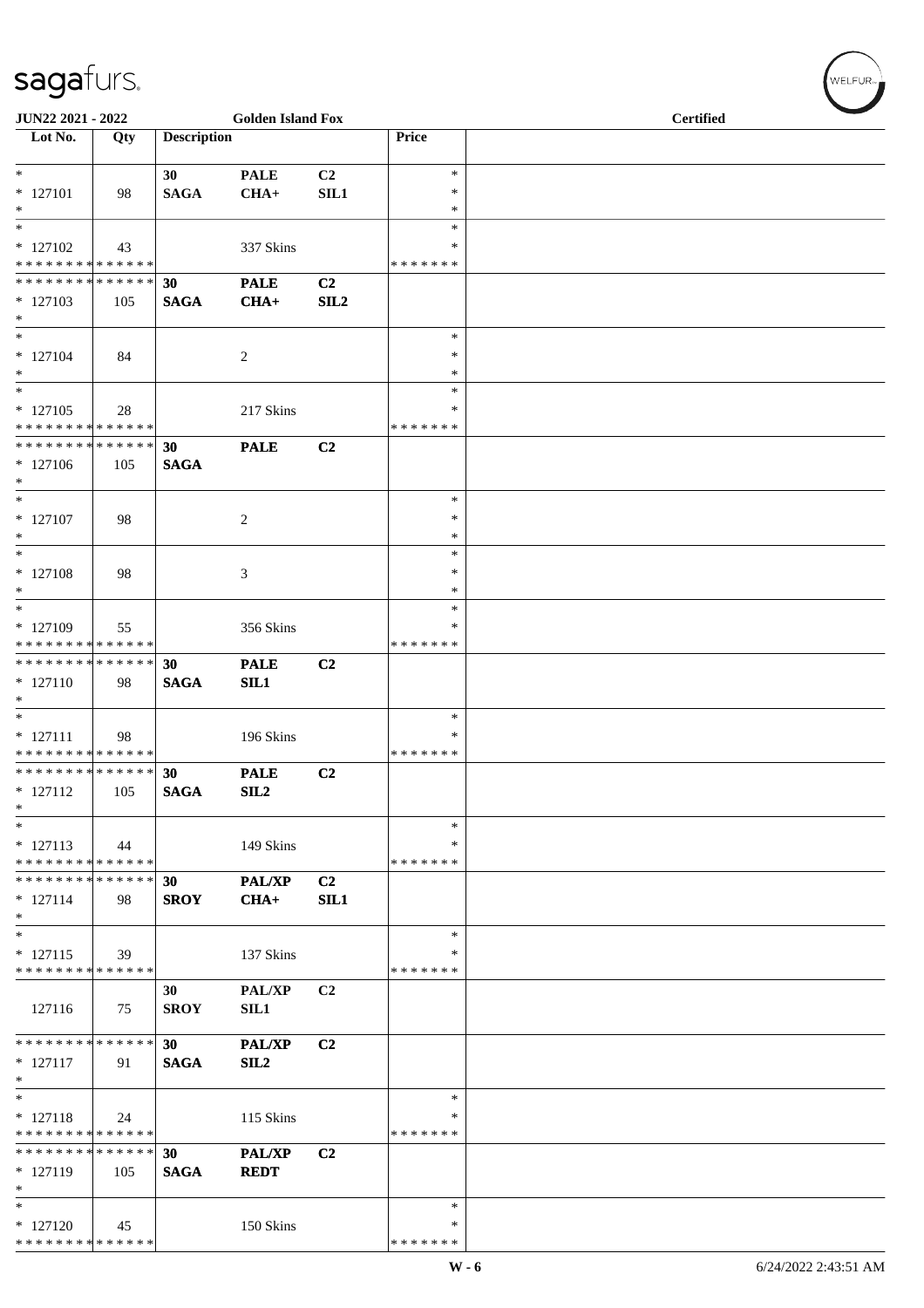| JUN22 2021 - 2022                    |     |                    | <b>Golden Island Fox</b> |                |               | <b>Certified</b> |
|--------------------------------------|-----|--------------------|--------------------------|----------------|---------------|------------------|
| Lot No.                              | Qty | <b>Description</b> |                          |                | Price         |                  |
|                                      |     |                    |                          |                |               |                  |
| **************                       |     | 30                 | PAL/XP                   | C2             |               |                  |
| $* 127121$                           | 112 | SI                 |                          |                |               |                  |
| $\ast$<br>$\overline{\phantom{a}^*}$ |     |                    |                          |                | $\ast$        |                  |
| $* 127122$                           |     |                    |                          |                | $\ast$        |                  |
| $\ast$                               | 105 |                    | $\sqrt{2}$               |                | $\ast$        |                  |
| $*$                                  |     |                    |                          |                | $\ast$        |                  |
| $* 127123$                           | 76  |                    | 293 Skins                |                | $\ast$        |                  |
| * * * * * * * * * * * * * *          |     |                    |                          |                | *******       |                  |
|                                      |     | 30                 | PAL/XP                   | C2             |               |                  |
| 127124                               | 105 | SI                 | SIL1                     |                |               |                  |
|                                      |     |                    |                          |                |               |                  |
|                                      |     | 30                 | $\mathbf{X}\mathbf{P}$   | C2             |               |                  |
| 127125                               | 105 | <b>SAGA</b>        | $CHA+$                   |                |               |                  |
|                                      |     |                    |                          |                |               |                  |
| **************                       |     | 30                 | $\bold{XP}$              | C2             |               |                  |
| $* 127126$<br>$\ast$                 | 98  | <b>SAGA</b>        | $CHA+$                   | SIL1           |               |                  |
| $\overline{\phantom{a}^*}$           |     |                    |                          |                | $\ast$        |                  |
| $* 127127$                           | 91  |                    | 189 Skins                |                | ∗             |                  |
| **************                       |     |                    |                          |                | * * * * * * * |                  |
|                                      |     | 30                 | $\bold{XP}$              | C2             |               |                  |
| 127128                               | 35  | <b>SAGA</b>        | $CHA+$                   | SLL2           |               |                  |
|                                      |     |                    |                          |                |               |                  |
|                                      |     | 30                 | $\bold{XP}$              | C <sub>2</sub> |               |                  |
| 127129                               | 105 | <b>SAGA</b>        |                          |                |               |                  |
|                                      |     |                    |                          |                |               |                  |
| ******** <mark>******</mark>         |     | 30                 | $\bold{XP}$              | C2             |               |                  |
| $* 127130$<br>$\ast$                 | 105 | $\mathbf{SAGA}$    | SL1                      |                |               |                  |
| $\overline{\phantom{0}}$             |     |                    |                          |                | $\ast$        |                  |
| $* 127131$                           | 98  |                    | $\overline{c}$           |                | ∗             |                  |
| $\ast$                               |     |                    |                          |                | $\ast$        |                  |
| $\overline{\ast}$                    |     |                    |                          |                | $\ast$        |                  |
| $* 127132$                           | 33  |                    | 236 Skins                |                | $\ast$        |                  |
| * * * * * * * * * * * * * *          |     |                    |                          |                | * * * * * * * |                  |
|                                      |     | 30                 | $\mathbf{XP}$            | C2             |               |                  |
| 127133                               | 95  | $\mathbf{SAGA}$    | SIL <sub>2</sub>         |                |               |                  |
|                                      |     |                    |                          |                |               |                  |
|                                      |     | 30 <sup>1</sup>    | 2XP                      | C2             |               |                  |
| 127134                               | 80  | $\mathbf{SAGA}$    | SIL1                     |                |               |                  |
|                                      |     |                    |                          |                |               |                  |

 $w$ ELFUR<sub><sup>n</sub></sub></sub></sup>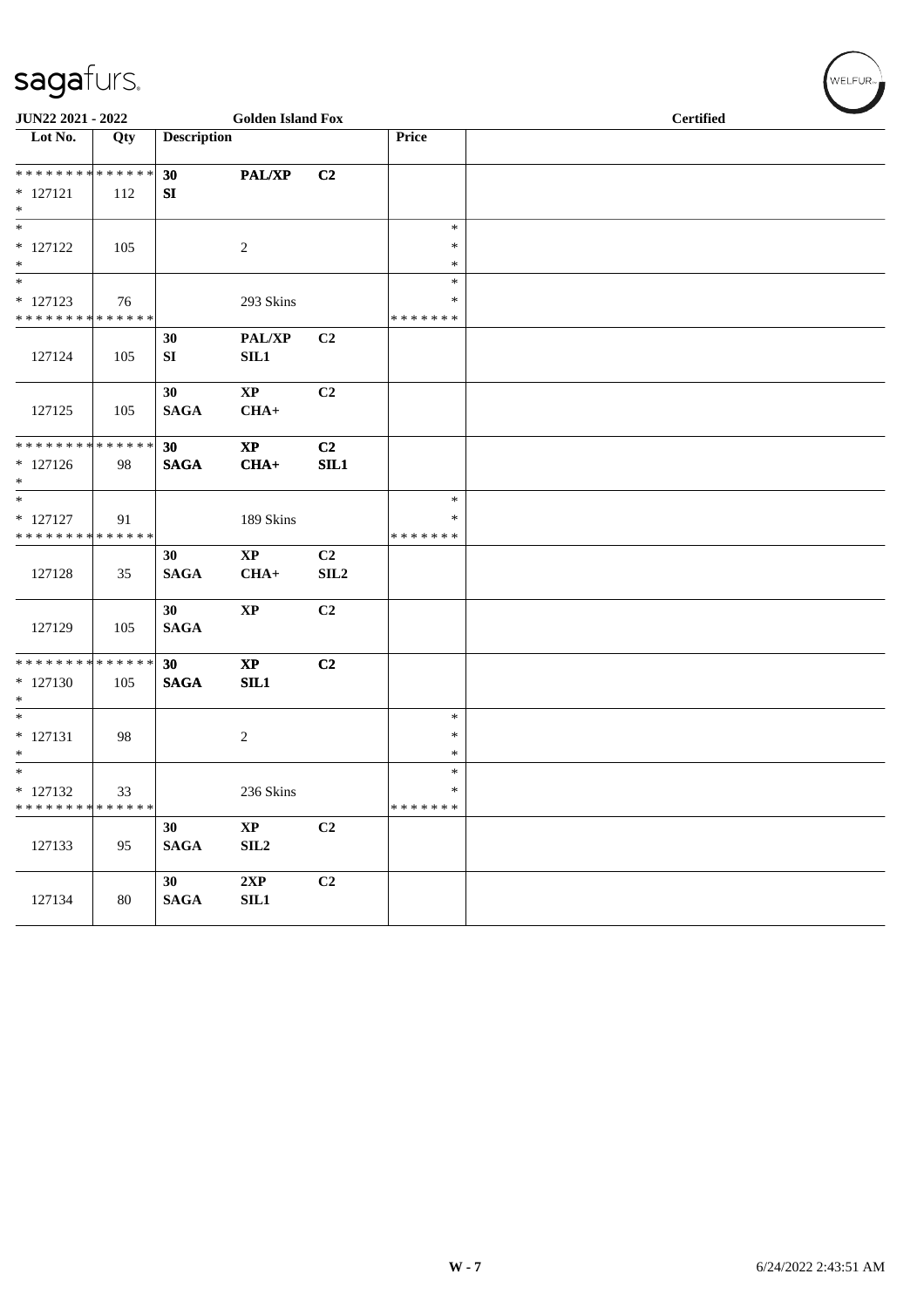| <b>JUN22 2021 - 2022</b> |        |                                | <b>Golden Island Shadow Fox</b>                        |                |       | <b>Certified</b> |
|--------------------------|--------|--------------------------------|--------------------------------------------------------|----------------|-------|------------------|
| Lot No.                  | Qty    | <b>Description</b>             |                                                        |                | Price |                  |
| 127141                   | 40     | 40<br>$\mathbf{SAGA}$          | $\bold{X}\bold{D}/\bold{D}\bold{K}$<br>$CHA+$          | C <sub>2</sub> |       |                  |
| 127142                   | 29     | 40<br><b>SAGA</b>              | $\bold{X}\bold{D}/\bold{D}\bold{K}$                    | C2             |       |                  |
| 127143                   | $28\,$ | 40/30<br>IA                    | $\bold{X}\bold{D}/\bold{D}\bold{K}$<br>SPT1            | C2             |       |                  |
| 127144                   | 63     | 40/30<br>$\mathbf{SAGA}$       | <b>Dark</b>                                            | C2             |       |                  |
| 127145                   | $28\,$ | 40/30<br><b>SAGA</b>           | <b>DK/MED</b><br>$CHA+$                                | C2<br>SLL1     |       |                  |
| 127146                   | 57     | 40/30<br><b>SAGA</b>           | $DK/MED$<br>SL1                                        | C2             |       |                  |
| 127147                   | 52     | 40/30<br>IA                    | $DK/MED$<br>SPT1                                       | C <sub>2</sub> |       |                  |
| 127148                   | 83     | 40/30<br>${\bf SI}$            | $DK/MED$<br>$CHA+$                                     | C <sub>2</sub> |       |                  |
| 127149                   | 54     | 40/30<br>SI                    | $DK/MED$                                               | C <sub>2</sub> |       |                  |
| 127150                   | 91     | 40/30<br>SI                    | $DK/MED$<br>SL1                                        | C <sub>2</sub> |       |                  |
| 127151                   | $71\,$ | 40/30<br>${\bf S}{\bf I}$      | MED/PAL C2<br>SL2                                      |                |       |                  |
| 127152                   | 36     | 40/30<br><b>SAGA</b>           | PAL/XP<br><b>REDT</b>                                  | C2             |       |                  |
| 127153                   | 72     | 40/30<br>IA                    | PAL/XP<br>SPT1                                         | C2             |       |                  |
| 127154                   | 95     | 40/30<br>SI                    | PAL/XP<br><b>SIL1</b>                                  | C2             |       |                  |
| 127155                   | 40     | 40/30<br>$\mathbf{SAGA}$       | 3XP                                                    | C2             |       |                  |
| 127156                   | 58     | 40/30<br>$\mathbf{SAGA}$       | $\mathbf{ALL}$<br><b>REDT</b>                          | C2             |       |                  |
| 127157                   | 83     | 30 <sup>°</sup><br><b>SAGA</b> | $\boldsymbol{\text{XD}/\text{DK}}$<br>$CHA+$           | C2             |       |                  |
| 127158                   | 41     | 30<br><b>SAGA</b>              | $\bold{X}\bold{D}/\bold{D}\bold{K}$                    | C2             |       |                  |
| 127159                   | 63     | 30<br><b>SAGA</b>              | <b>MED</b>                                             | C2             |       |                  |
| 127160                   | 76     | 20<br><b>SAGA</b>              | $\bold{X}\bold{D}/\bold{D}\bold{K}$<br>$\textbf{CHA+}$ | C2             |       |                  |

 $w$ ELFUR<sub><sup>n</sub></sub></sub></sup>